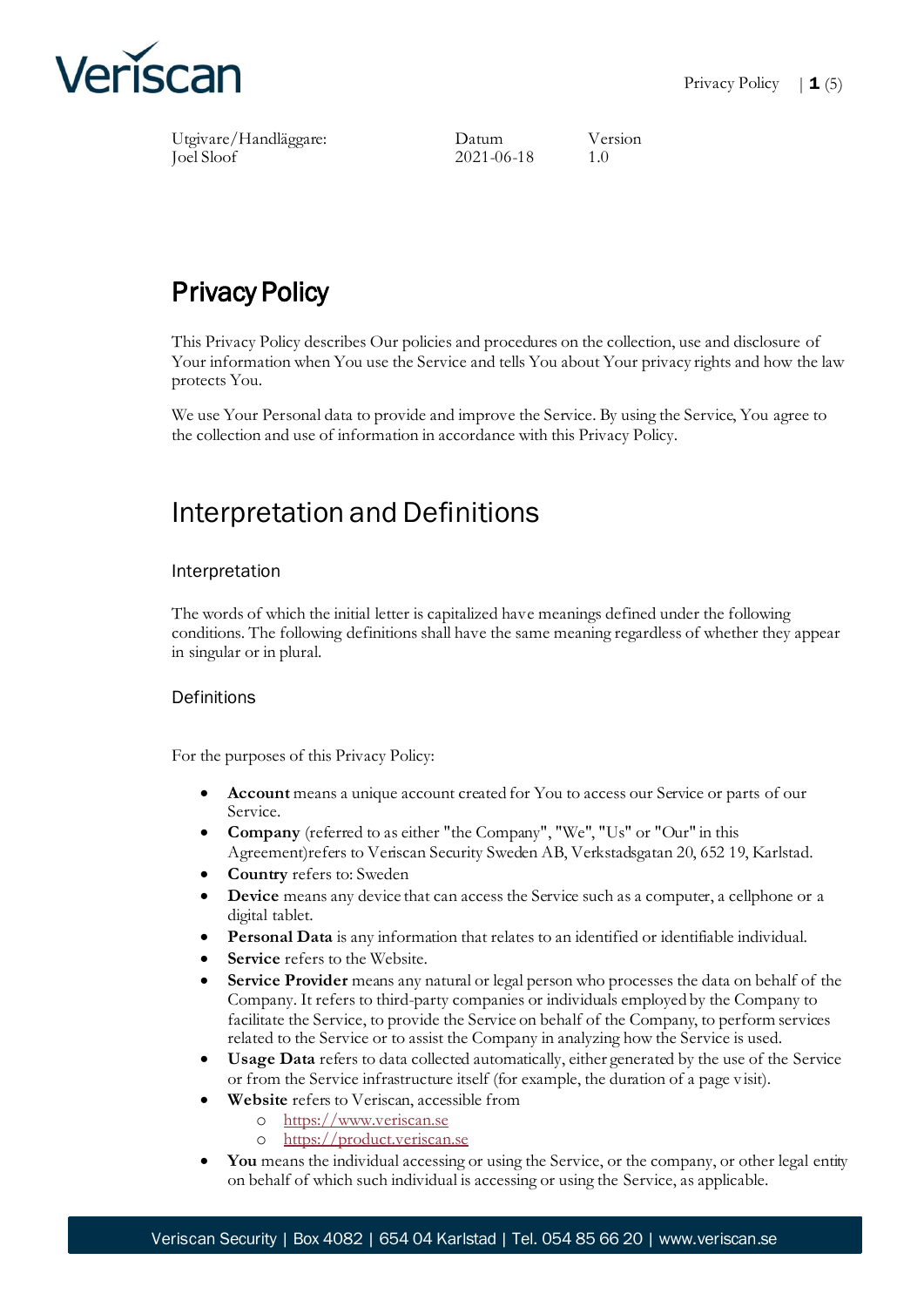## Collecting and Using Your Personal Data

### Types of Data Collected

#### Personal Data

While using Our Service, We may ask You to provide Us with certain personally identifiable information that can be used to contact or identify You. Personally identifiable information may include, but is not limited to:

- Email address
- First name and last name
- Usage Data

#### Usage Data

Usage Data is collected automatically when using the Service.

Usage Data may include information such as Your Device's Internet Protocol address (e.g. IPaddress), browser type, browser version, the pages of our Service that You visit, the time and date of Your visit, the time spent on those pages, unique device identifiers and other diagnostic data.

When You access the Service by or through a mobile device, We may collect certain information automatically, including, but not limited to, the type of mobile device You use, Your mobile device unique ID, the IP address of Your mobile device, Your mobile operating system, the type of mobile Internet browser You use, unique device identifiers and other diagnostic data.

We may also collect information that Your browser sends whenever You visit our Service or when You access the Service by or through a mobile device.

### Use of Your Personal Data

The Company may use Personal Data for the following purposes:

- **To provide and maintain our Service**, including to monitor the usage of our Service.
- **To manage Your Account:** to manage Your registration as a user of the Service. The Personal Data You provide can give You access to different functionalities of the Service that are available to You as a registered user.
- **For the performance of a contract:** the development, compliance and undertaking of the purchase contract for the products, items or services You have purchased or of any other contract with Us through the Service.
- **To contact You:** To contact You by email, telephone calls, SMS, or other equivalent forms of electronic communication, such as a mobile application's push notifications regarding updates or informative communications related to the functionalities, products or contracted services, including the security updates, when necessary or reasonable for their implementation.
- **To provide You** with news, special offers and general information about other goods, services and events which we offer that are similar to those that you have already purchased or enquired about unless You have opted not to receive such information.
- **To manage Your requests:** To attend and manage Your requests to Us.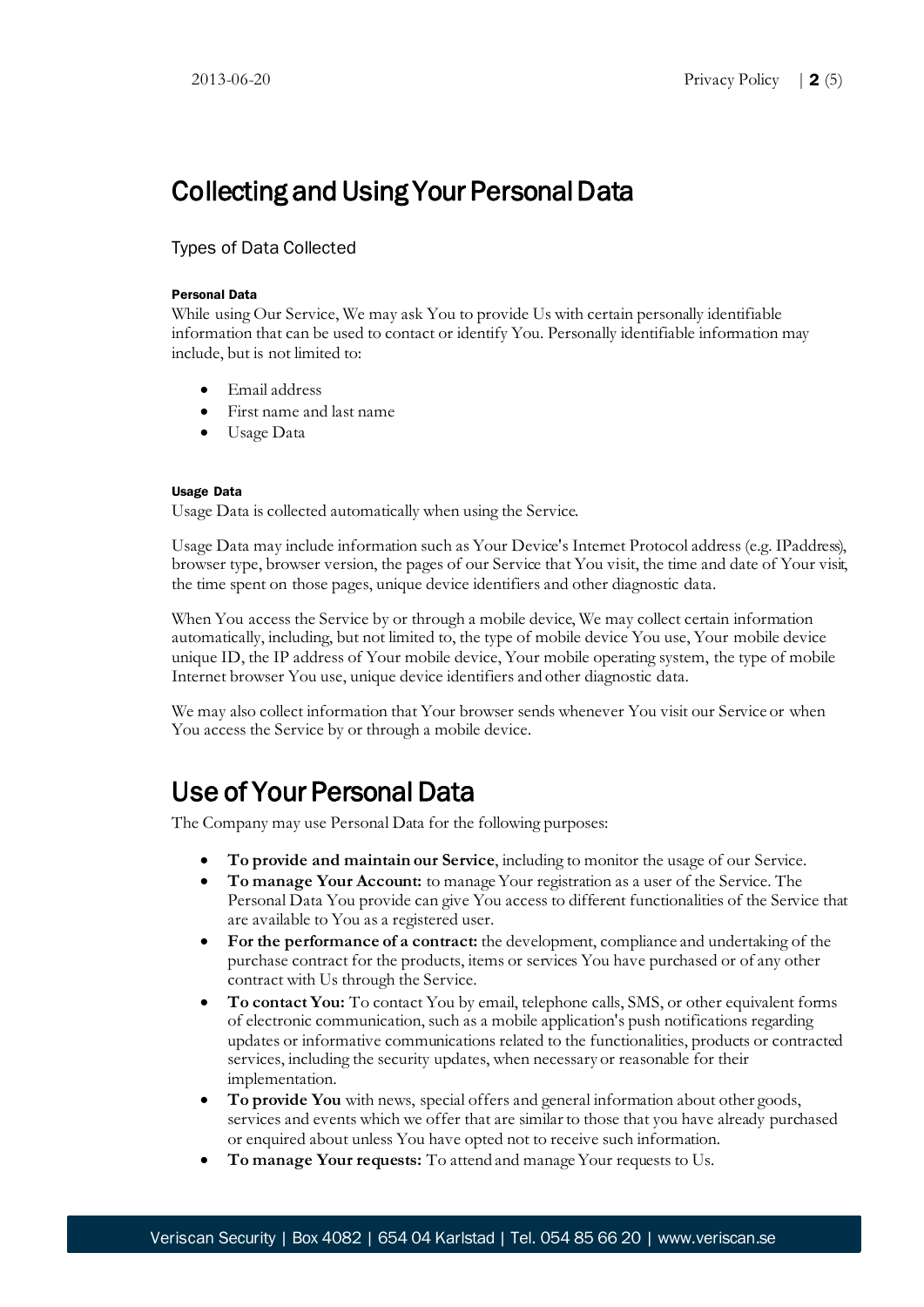- **For business transfers:** We may use Your information to evaluate or conduct a merger, divestiture, restructuring, reorganization, dissolution, or other sale or transfer of some or all of Our assets, whether as a going concern or as part of bankruptcy, liquidation, or similar proceeding, in which Personal Data held by Us about our Service users is among the assets transferred.
- **For other purposes**: We may use Your information for other purposes, such as data analysis, identifying usage trends, determining the effectiveness of our promotional campaigns and to evaluate and improve our Service, products, services, marketing and your experience.

We may share Your personal information in the following situations:

- **With Service Providers:** We may share Your personal information with Service Providers to monitor and analyze the use of our Service, to contact You.
- **For business transfers:** We may share or transfer Your personal information in connection with, or during negotiations of, any merger, sale of Company assets, financing, or acquisition of all or a portion of Our business to another company.
- **With Affiliates:** We may share Your information with Our affiliates, in which case we will require those affiliates to honor this Privacy Policy. Affiliates include Our parent company and any other subsidiaries, joint venture partners or other companies that We control or that are under common control with Us.
- **With business partners:** We may share Your information with Our business partners to offer You certain products, services or promotions.
- **With other users:** when You share personal information or otherwise interact in the public areas with other users, such information may be viewed by all users and may be publicly distributed outside.
- **With Your consent:** We may disclose Your personal information for any other purpose with Your consent.

### Retention of Your Personal Data

The Company will retain Your Personal Data only for as long as is necessary for the purposes set out in this Privacy Policy. We will retain and use Your Personal Data to the extent necessary to comply with our legal obligations (for example, if we are required to retain your data to comply with applicable laws), resolve disputes, and enforce our legal agreements and policies.

The Company will also retain Usage Data for internal analysis purposes. Usage Data is generally retained for a shorter period of time, except when this data is used to strengthen the security or to improve the functionality of Our Service, or We are legally obligated to retain this data for longer time periods.

## Transfer of Your Personal Data

Your information, including Personal Data, is processed at the Company's operating offices and in any other places where the parties involved in the processing are located. It means that this information may be transferred to — and maintained on — computers located outside of Your state, province, country or other governmental jurisdiction where the data protection laws may differ than those from Your jurisdiction.

Your consent to this Privacy Policy followed by Your submission of such information represents Your agreement to that transfer.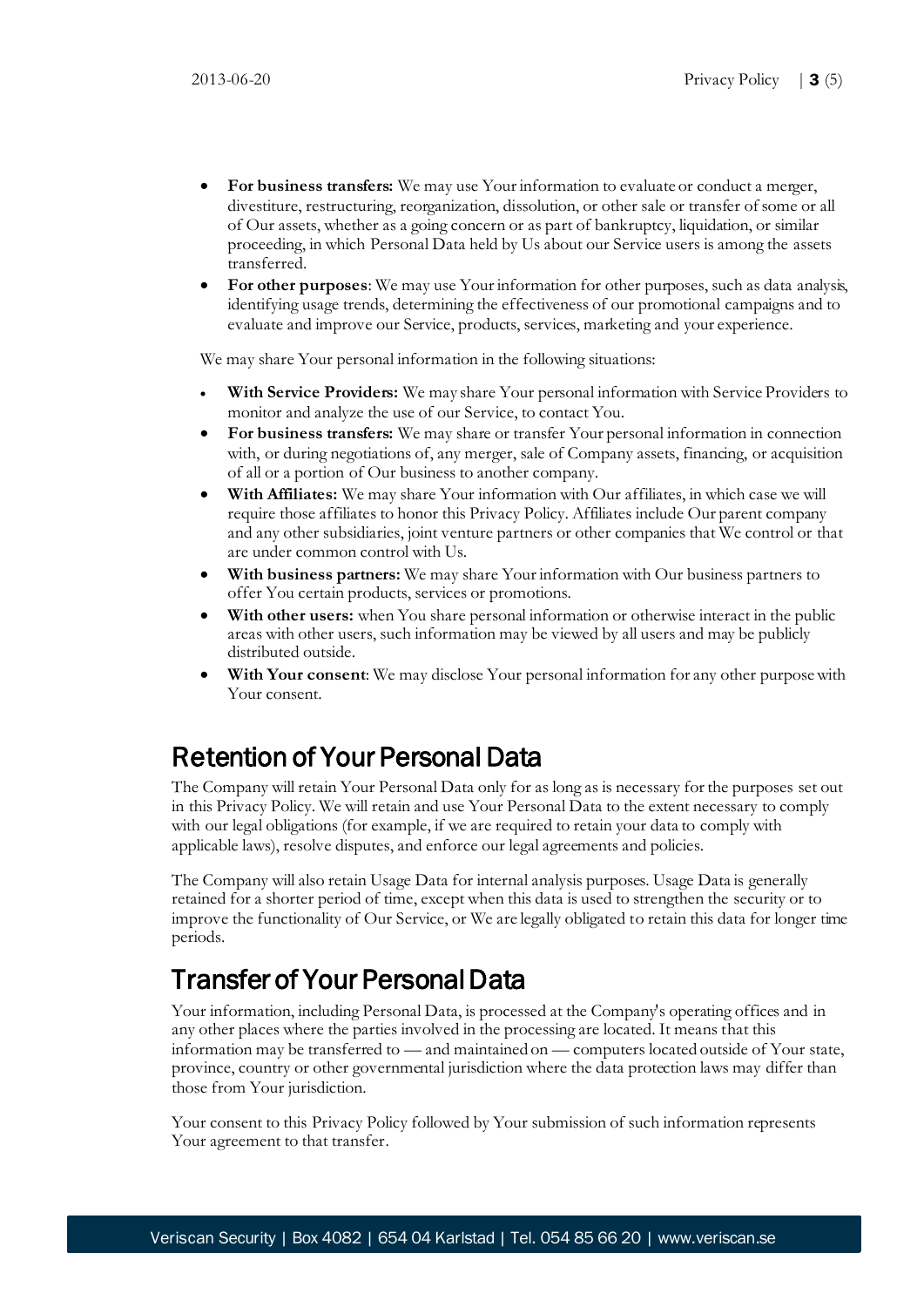The Company will take all steps reasonably necessary to ensure that Your data is treated securely and in accordance with this Privacy Policy and no transfer of Your Personal Data will take place to an organization or a country unless there are adequate controls in place including the security of Your data and other personal information.

# Disclosure of Your Personal Data

### Business Transactions

If the Company is involved in a merger, acquisition or asset sale, Your Personal Data may be transferred. We will provide notice before Your Personal Data is transferred and becomes subject to a different Privacy Policy.

### Law enforcement

Under certain circumstances, the Company may be required to disclose Your Personal Data if required to do so by law or in response to valid requests by public authorities (e.g. a court or a government agency).

### Other legal requirements

The Company may disclose Your Personal Data in the good faith belief that such action is necessary to:

- Comply with a legal obligation
- Protect and defend the rights or property of the Company
- Prevent or investigate possible wrongdoing in connection with the Service
- Protect the personal safety of Users of the Service or the public
- Protect against legal liability

# Security of Your Personal Data

The security of Your Personal Data is important to Us, but remember that no method of transmission over the Internet, or method of electronic storage is 100% secure. While We strive to use commercially acceptable means to protect Your Personal Data, We cannot guarantee its absolute security.

# Children's Privacy

Our Service does not address anyone under the age of 13. We do not knowingly collect personally identifiable information from anyone under the age of 13. If You are a parent or guardian and You are aware that Your child has provided Us with Personal Data, please contact Us. If We become aware that We have collected Personal Data from anyone under the age of13 without verification of parental consent, We take steps to remove that information from Our servers.

If We need to rely on consent as a legal basis for processing Your information and Your country requires consent from a parent, We may require Your parent's consent before We collect and use that information.

# Links to Other Websites

Our Service may contain links to other websites that are not operated by Us. If You click on a third party link, You will be directed to that third party's site. We strongly advise You to review the Privacy Policy of every site You visit.